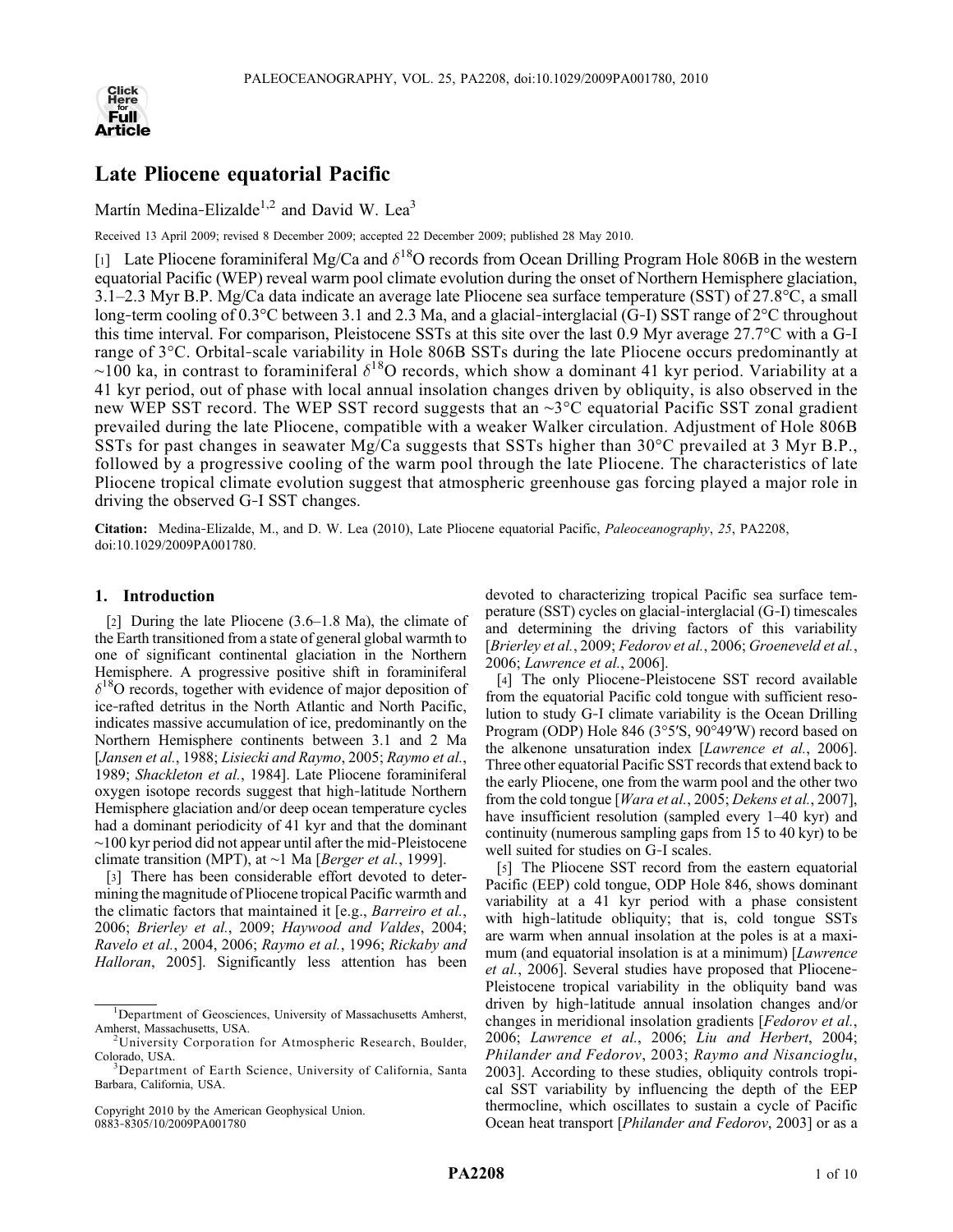

Figure 1. Eastern and western Pacific Ocean Drilling Program (ODP) site locations: western equatorial Pacific (WEP) warm pool ODP Hole 806B (0°19.1′N, 159°21.7′E; 2520 m water depth), eastern equatorial Pacific (EEP) cold tongue ODP Hole 847 (0°N, 95°W; 3373 m water depth) [Wara et al., 2005], and EEP cold tongue ODP Hole 846 (3°5'S, 90°49'W; 3296 m water depth) [Lawrence et al., 2006; Wara et al., 2005]. Mean annual SSTs are available at http://iridl.ldeo.columbia.edu/SOURCES/.NOAA/.NODC/. WOA98/.

response to meridional insolation gradients [Raymo and Nisancioglu, 2003]. A corollary of these hypotheses is the prediction of a significantly larger G‐I SST response in the EEP region, as opposed to the warm pool, because the thermocline is shallow enough for the trade winds to drive SSTs by modulating upwelling [Fedorov et al., 2006; Lawrence et al., 2006; Liu and Herbert, 2004; Philander and Fedorov, 2003; Raymo and Nisancioglu, 2003]. As pointed out by Medina-Elizalde and Lea [2005], however, the warm pool should not be affected by the thermocline shoaling mechanism because the thermocline is too deep to affect surface temperatures in this region. Furthermore, in the warm pool, SST is primarily determined through a one‐dimensional balance between heat storage and heat flux to the atmosphere [Clement et al., 1996; Pierrehumbert, 2000; Seager et al., 1988].

[6] Consideration of the controls on SSTs in the cold tongue and warm pool can be used as a diagnostic tool to identify potential driving mechanisms of G‐I SST cycles, particularly, to distinguish between atmospheric and oceanographic forcings. Medina‐Elizalde and Lea [2005] showed that the evolution of equatorial Pacific SSTs during the Pleistocene was characterized by similar and synchronous SST cycles in the warm pool and cold tongue regions, with SST changes preceding high‐latitude glaciations by several thousand years [Liu and Herbert, 2004; Medina‐Elizalde and Lea, 2005]. This pattern, which is inconsistent with a larger SST response of the EEP cold tongue as expected from a mechanism involving adjustment of the EEP thermocline, was interpreted to reflect a major control by atmospheric greenhouse gases, particularly from  $CO<sub>2</sub>$ , and their associated feedbacks [Medina‐Elizalde and Lea, 2005].

[7] Here we present high-resolution equatorial Pacific Mg/Ca-based temperature,  $\delta^{18}O$ , and  $\delta^{18}O$  seawater histories available for the late Pliocene. These records were derived from ODP Hole 806B, a site on the equator in the heart of the Pacific warm pool that shows constant sedimentation rates and excellent foraminiferal preservation. This site has already yielded benchmark Pleistocene and Pliocene records [Berger et al., 1993; Lea et al., 2000; Medina‐Elizalde and Lea, 2005; Wara et al., 2005].

[8] Time series analysis of the new late Pliocene Hole 806B SST record reveals previously unreported G‐I SST variability that contrasts with records from high‐latitude climate and challenges the conventional view of the late Pliocene "41 kyr world." Furthermore, the new Hole 806B SST record provides evidence that reveals the possible mechanism driving equatorial Pacific SST variability. We discuss our results in the context of three major hypotheses proposed to explain G‐I variability in equatorial Pacific SSTs: the thermocline, thermostat, and greenhouse forcing hypotheses. The evidence from the available tropical Pacific paleoclimate records indicates that forcing by atmospheric greenhouse gases played a major role in driving late Pliocene equatorial Pacific G‐I SSTs.

#### 2. Methods

[9] We measured Mg/Ca and  $\delta^{18}$ O in tests (shells) of the surface-dwelling planktonic foraminifer Globigerinoides ruber from sediment core ODP Hole 806B on the Ontong Java Plateau (OJP) (0°19.1′N, 159°21.7′E; 2520 m water depth) (Figure 1). We converted G. ruber Mg/Ca data to annual SSTs using a relationship based on Pacific sediment core top analyses by *Lea et al.* [2000]. The  $\delta^{18}$ O seawater  $(\delta^{18}O$  water) record was calculated by removing the component in planktonic  $\delta^{18}O$  due to temperature using Mg/Caderived SSTs and the low‐light paleotemperature equation determined for Orbulina universa [Bemis et al., 1998].

[10] Cores 6H-5W through 8H-5W from Hole 806B were sampled at 5 cm intervals. Approximately 70–90 G. ruber shells were picked from the  $250-350 \mu m$ -size fraction of each sample interval. Shells were gently crushed, homogenized, and split into three aliquots with ratios of approximately 2:2:1. The first two of these aliquots were cleaned using the University of California, Santa Barbara standard foraminiferal cleaning procedure [Lea et al., 2000]. Dissolved samples were analyzed by the isotope dilution/internal standard method using a Thermo Scientific Finnigan Element 2 sector field inductively coupled plasma–mass spectrometer. The third (smaller) aliquot was used to analyze stable isotope composition using a GV Instruments IsoPrime isotope ratio mass spectrometer. Analytical reproducibility of Mg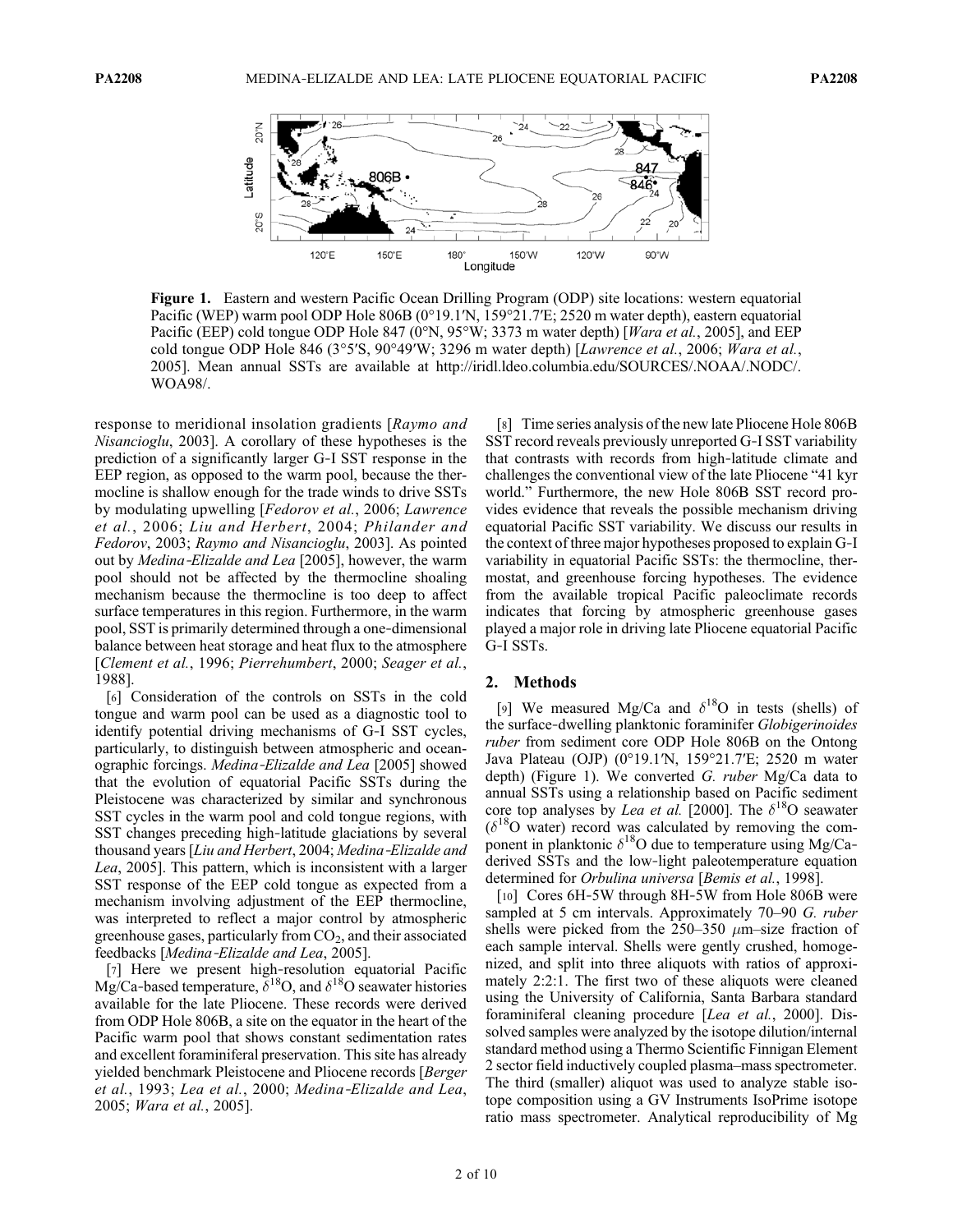

Figure 2. Late Pliocene WEP ODP Hole 806B (0°19.1′N, 159°21.7′E; 2520 m water depth) records based on the surface-dwelling foraminifera G. ruber. Gaps in the record are a result of coring gaps. The chronology is based on wiggle matching to the target benthic foraminiferal  $\delta^{18}$ O stack by Lisiecki and Raymo [2005]. (a) G. ruber Mg/Ca‐derived SST record. Mg/Ca data were converted using the relationship (Mg/Ca) $_{\text{form}}$  = 0.3 exp (0.089 SST), where SST is in  $^{\circ}$ C [Lea et al., 2000]. Each point is an average of two to four replicates. The G. ruber SST record shows a modest 0.3°C long-term trend over the late Pliocene. (b) G. ruber  $\delta^{18}O$ record and (c)  $\delta^{18}$ O seawater record, calculated by extracting the component in planktonic  $\delta^{18}O$  explained by the Mg/Ca SSTs. (d) Benthic C. wuellerstorfi foraminiferal  $\delta^{18}O$  record [Karas et al., 2009] showing a long-term positive shift equivalent to 0.38‰/Myr. Some marine isotopic stages are indicated. Evolutionary spectral analyses for the SST record (Figure 2a) and benthic foraminiferal  $\delta^{18}$ O record (Figure 2d) are based on a multitaper method with 200 kyr windows and 50 kyr "jumps." The ODP Hole 806B SST record and benthic and planktonic foraminiferal  $\delta^{18}$ O records are spectrally similar, with significant coherent amplitude at 41 and ∼100 kyr periods. The SST record, however, has a greater contribution from the ∼100 kyr period, whereas the 41 kyr period is dominant in both foraminiferal  $\delta^{18}$ O records.

determinations was  $\pm 0.7\%$  (1 standard deviation), and the average reproducibility of Mg/Ca sample splits was ±0.08 mmol/mol, equivalent to ±2.2% or ∼0.2°C. The error of SST estimations related to G‐I calcite preservation changes is ∼0.5°C based on the similar lysocline history between the Pliocene and Pleistocene suggested by  $CaCO<sub>3</sub>$  preservation records [Farrell and Prell, 1991; Lea et al., 2000]. The analytical precision of the  $\delta^{18}O$  measurements is better than ±0.06%, as determined by replicate analysis of National Bureau of Standards (NBS) 19 and a second Carrara marble laboratory standard. Elemental ratios of Mn/Ca, Fe/Ca, and Al/Ca were analyzed at the same time as Mg/Ca to assess cleaning efficacy. There were no correlations between these elements and Mg/Ca throughout the sequence.

[11] The records span the late Pliocene between 3.1 and 2.3 Myr B.P., encompassing marine oxygen isotope stages (MISs) K1 to 91, with a resolution of  $1.7 \pm 0.3$  kyr (Figure 2). We constructed the ODP Hole 806B age model by tuning a Hole 806B benthic (Cibicidoides wuellerstorfi) foraminiferal  $\delta^{18}$ O record (10 cm sampling resolution [*Karas et al.*, 2009]) to the LR04 foraminiferal  $\delta^{18}O$  stack [Lisiecki and Raymo, 2005] by graphical correlation of stage transitions using the AnalySeries 1.2 software [*Paillard et al.*, 1996]. The LR04  $\delta^{18}$ O stack integrates up to 25 records from globally distributed sites over the time interval between 2 and 3.1 Ma.

[12] The cross correlation between the Hole 806B *C. wuellerstorfi*  $\delta^{18}$ O record and the LR04  $\delta^{18}$ O stack is  $r =$ 0.83 (cross correlations are calculated using the Arand software [Howell et al., 2006]). Hole 806B has remarkably constant sedimentation rates  $(2.8 \pm 0.3 \text{ cm/kyr})$  between 2.3 and 3.1 Ma, and because it lies above the present‐day lysocline depth, it also has moderately good preservation of foraminiferal shells. There are two core gaps of ∼22 cm (∼8 kyr) that include parts of MIS 97 and MIS G11. The Hole 806B benthic foraminiferal  $\delta^{18}$ O record is spectrally similar to the LR04 stack reference record, with characteristic dominance of 41 kyr and a weaker contribution at ∼100 and 23 kyr periods.

## 3. Results

[13] The Hole 806B G. ruber  $\delta^{18}$ O and Mg/Ca-derived SST data indicate 20 G‐I oscillations from MIS K1 to MIS 91 between 3.1 and 2.3 Ma (Figure 2). The G. ruber  $\delta^{18}$ O record shows a modest 0.1‰ negative shift and a muted G‐I range of  $0.6\%$  during this time interval. The late Pliocene  $G$ . *ruber* Mg/Ca range is ∼1 mmol/mol (from 3.2 to 4.2 mmol/mol), with higher Mg/Ca values associated with interglacial intervals and lower Mg/Ca values associated with glacial intervals. Average SST is  $27.8^{\circ}\text{C} \pm 0.5^{\circ}\text{C}$ , and the glacialinterglacial SST range is  $2^{\circ}C$  ( $\pm 2$  standard deviations from the mean). The warmest SST observed, 29.2°C, corresponds to MIS 99, and the coldest, 26.4°C, corresponds to MIS 96. The SST record documents a small but statistically significant long‐term cooling of 0.3°C/Myr over the late Pliocene. Tectonic backtracking of the OJP, where Site 806B is located, suggests a 1.3° southeasterly location with respect to its position 3 Myr ago [Kroenke et al., 2004]. On the basis of the modern warm pool temperature field, no SST correction is needed to account for the migration of the OJP over the last 3 Myr.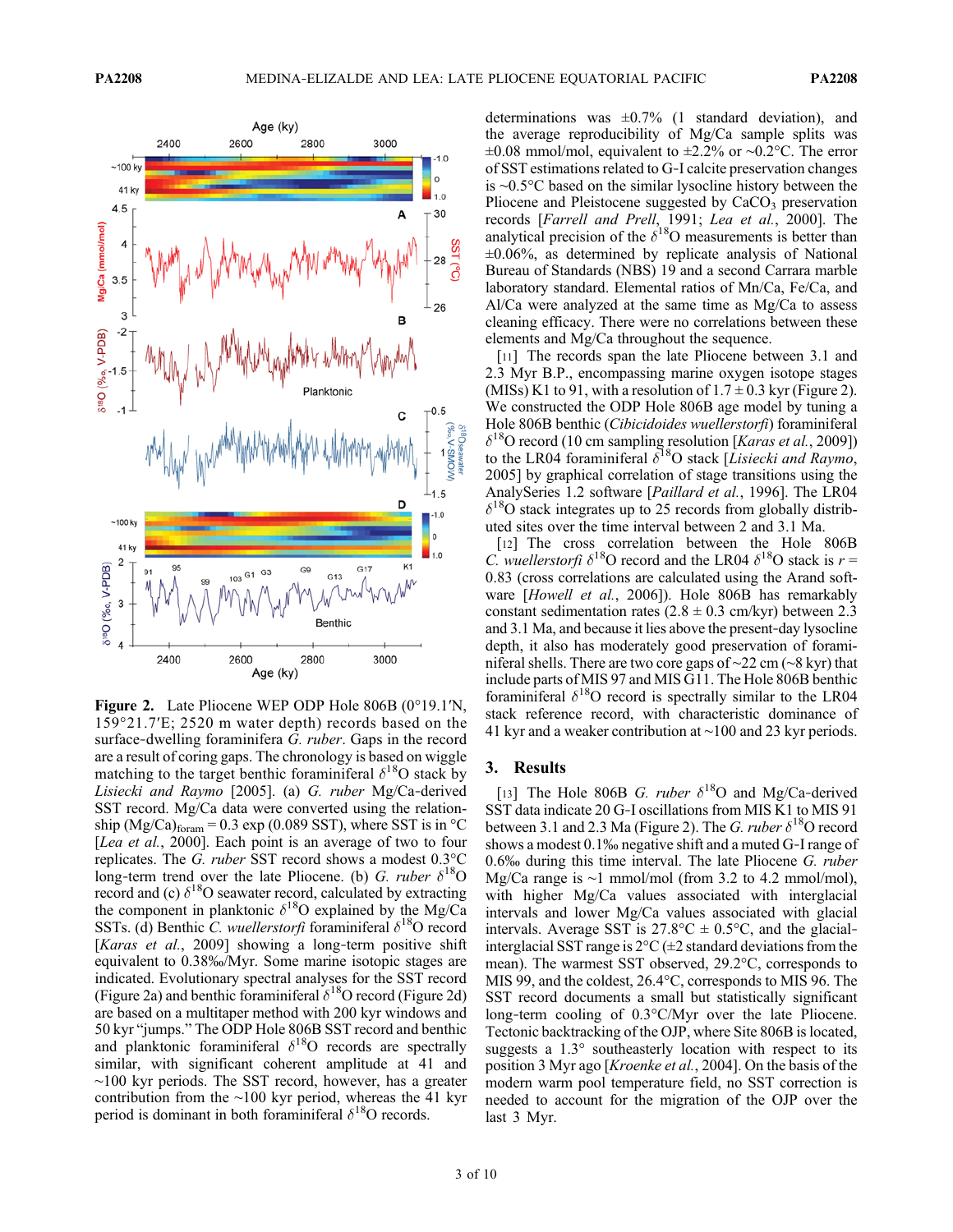

Figure 3. Cross-spectral analyses (a) between Hole 806B SST and benthic  $\delta^{18}O$  and (b) between Hole 806B SST and ODP Hole 846 SST from 3084 to 2338 kyr B.P. The analyses demonstrate that 100 kyr power is higher in the SST record than the benthic  $\delta^{18}O$  record (Figure 3a) and the SST record from ODP Hole 846 also has higher 100 kyr power (Figure 3b). The spectral density of the 100 and 41 kyr peaks in both records overlaps within error. The records have an overall cross correlation of 0.63 (Figure 3a) and 0.54 (Figure 3b) [Howell et al., 2006].

[14] The Hole 806B  $\delta^{18}$ O water record, which reflects continental ice volume and local salinity variability, does not indicate a statistically significant long‐term trend (Figure 2d). The lack of a trend in  $\delta^{18}$ O water contrasts with the positive long‐term shift observed in the LR04 benthic foraminiferal  $\delta^{18}$ O stack of 0.5‰/Myr over the late Pliocene. The observed  $\delta^{18}$ O water G-I range is 0.5‰ during the late Pliocene, with more negative values characteristic of interglacial intervals and more positive values associated with glacial intervals. Spectrally, the  $\delta^{18}O$  water record is characterized by a dominant 100 kyr period and minor contributions from the 23 and 41 kyr periods.

[15] The ODP Hole 806B SST record and benthic and planktonic foraminiferal  $\delta^{18}$ O records are spectrally similar, with significant coherent amplitude at 41 and ∼100 kyr periods (Figure 2). The SST record, however, has a slightly greater contribution from the ∼100 kyr period relative to the 41 kyr period, with amplitudes of 0.34°C and 0.29°C, respectively, whereas the 41 kyr period is the stronger period in the benthic foraminiferal  $\delta^{18}$ O record, with amplitudes of 0.17‰ and 0.13‰ at 41 and 100 ka, respectively (the spectral density of both peaks in the two records overlaps within error) [Howell et al., 2006] (Figures 2 and 3a). The ODP Hole 806B planktonic  $\delta^{18}$ O record, in contrast to these two records, shows similar contributions at 100 and 41 kyr periods, with an amplitude of 0.07‰ in each. The cross correlation between the Hole 806B SST and benthic  $\delta^{18}$ O records is higher (r = 0.63) than that between the SST and G. ruber  $\delta^{18}$ O records  $(r = 0.53)$ . Cross-spectral analysis indicates that SST changes precede benthic  $\delta^{18}$ O variability by 7.4  $\pm$  3 kyr and 1.9  $\pm$ 0.9 kyr at the 100 and 41 kyr periods, respectively (95% confidence interval (CI)). Similarly, SSTs precede planktonic  $\delta^{18}$ O by 11.5 ± 9 kyr and 2.5 ± 1 kyr at the 100 and 41 kyr periods, respectively. The Hole 806B benthic and planktonic foraminiferal  $\delta^{18}$ O records are in phase at the dominant 41 and 100 kyr period components ( $r = 0.54$ ).

[16] Comparison of late Pliocene Hole 806B SSTs with a previous study of Pleistocene SST evolution, also from Hole 806B [Lea et al., 2000], indicates that the observed G-I SST range over the late Pliocene is smaller than that over the Pleistocene: 2°C versus 3.6°C (based on ±2 standard deviations from the mean) (Figure 4). Observed SST averages, however, are similar: 27.8°C over the late Pliocene and 27.7°C over the Pleistocene [Lea et al., 2000; Medina-Elizalde and Lea, 2005]. The Hole 806B SST record between 1 Ma and the Holocene [Lea et al., 2000; Medina-Elizalde and Lea, 2005] reveals a similar spectral pattern to the late Pliocene record, with a dominant 100 kyr component



Figure 4. Pleistocene [Lea et al., 2000; Medina-Elizalde and Lea, 2005] and late Pliocene (this study) Hole 806B western equatorial Pacific SST records based on G. ruber Mg/Ca. Mean SSTs for the two time intervals are 27.7°C and 27.8°C, respectively. The late Pliocene warm pool G‐I SST range was ∼1°C smaller than during the Pleistocene. The data indicate that, without adjustment for changes in seawater Mg/Ca, average Pleistocene and Pliocene SSTs were essentially identical.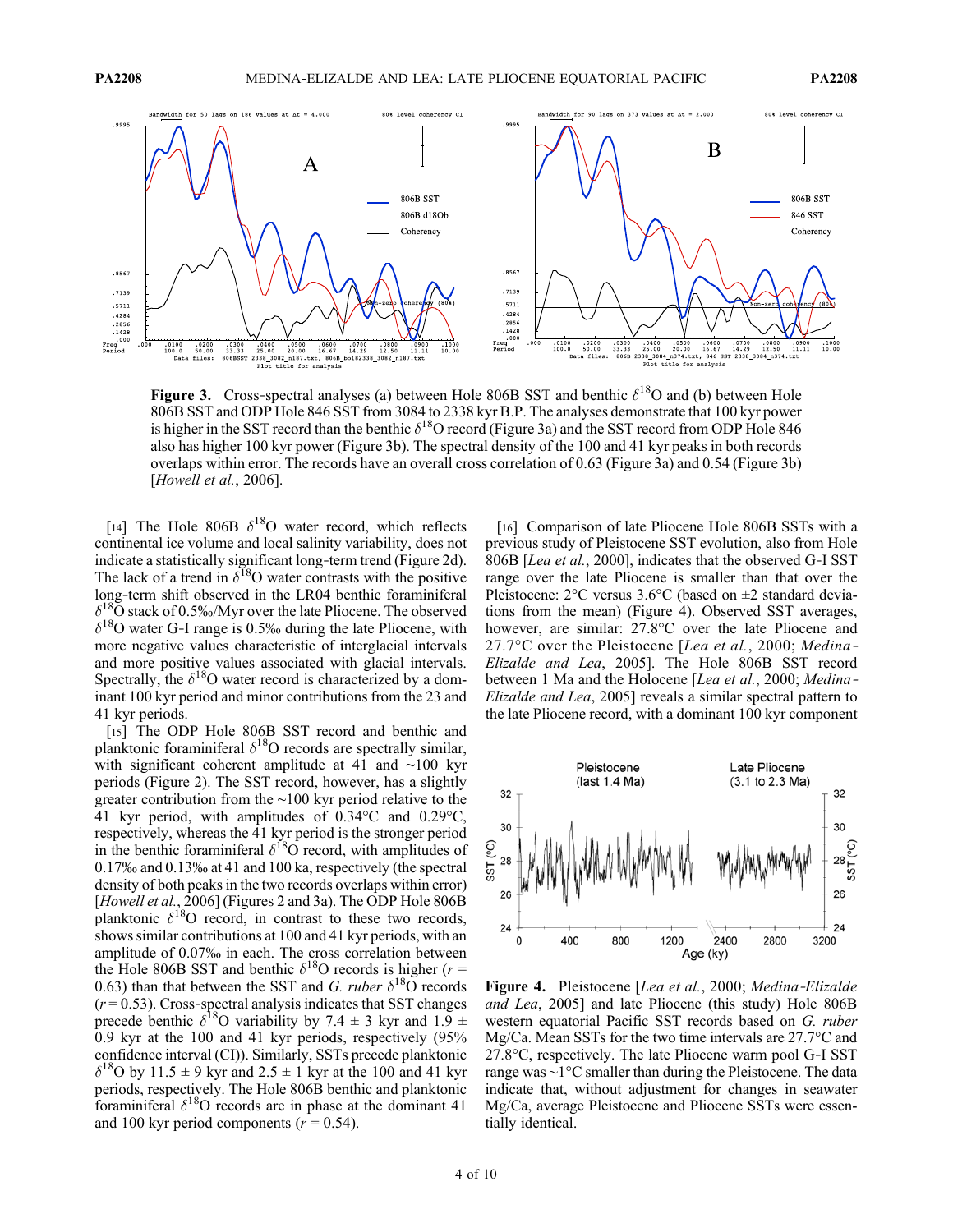

Figure 5. Late Pliocene western equatorial Pacific ODP Hole 806B SST record based on G. ruber Mg/Ca (this study, unadjusted for seawater changes) and eastern equatorial Pacific cold tongue ODP Hole 846 (3°5′S, 90°49′W; 3296 m water depth) SST record based on the alkenone unsaturation index [Lawrence et al., 2006]. The warm pool and cold tongue records show similar and synchronous glacial‐interglacial SST cycles, which precede oxygen isotope cycles by several thousand years. Trend comparisons between the cold tongue and warm pool records suggest that the equatorial Pacific zonal SST gradient increased from 2.4°C at 3.1 Ma to 3.5°C by 2.3 Myr before present.

and a weaker 41 kyr component, in addition to a similar phase lead over foraminiferal  $\delta^{18}$ O records.

[17] An additional factor that must be considered in calculating absolute Pliocene SSTs from foraminiferal Mg/Ca is the potential influence of past changes in seawater Mg/Ca  $(Mg/Ca_{sw})$ . Available pore water data and modeling results [Fantle and DePaolo, 2006] suggest that  $Mg/Ca_{sw}$  between 3.1 and 2.3 Ma was about 20% below modern values. Compensating for this change requires an adjustment to Mg/Ca-based SSTs of about  $+1^{\circ}C$  [Medina-Elizalde et al., 2008]. This adjustment affects not the glacial‐interglacial variability in SST but rather the absolute values and secular trends. For example, the adjustment increases the secular cooling between 3.1 and 2.3 Ma and also increases the Pacific zonal SST contrast during this time interval by ∼1°C (see section 4). Adjustment to Mg/Ca-based Pliocene SSTs is probably required, but there is considerable uncertainty about the exact magnitude of past  $Mg/Ca_{sw}$  changes [*Fantle and* DePaolo, 2006] and whether the partition coefficient for foraminiferal Mg/Ca depends on Mg/Ca<sub>sw</sub> [Medina-Elizalde et al., 2008].

### 4. Discussion

## 4.1. Comparison Between Western and Eastern Equatorial Pacific SST Records: Pattern Matters

[18] Comparison between the new Hole 806B SST record and the published ODP Hole 846 SST record based on alkenone unsaturation, which has a comparable resolution (3°5′S, 90°49′W; 3296 m water depth [Lawrence et al., 2006]) (Figure 1), suggests that G‐I SST changes in the western equatorial Pacific (WEP) were somewhat smaller than in the EEP (Figure 5). The EEP cold tongue G‐I SST range was ∼3°C (detrended) during the late Pliocene, ∼1°C larger than in the WEP warm pool. Time series analysis indicates that the SST ranges (twice the amplitude) associated with the ∼100 and 41 kyr periods are 1.2°C and 0.75°C, respectively, in the Hole 846 SST record, whereas these ranges are 0.68°C and 0.58°C, respectively, in the Hole 806B SST record. It is important to point out that the dominant 100 kyr period present in the ODP Hole 846 SST record was not reported in the original study [Lawrence et al., 2006] because this variability was removed from the record to stress the higher‐frequency 41 kyr variability, which was the focus of the study [Lawrence et al., 2006, Figure 2; K. Lawrence, Lafayette College, personal communication, 2008]. Cross‐ spectral comparison indicates that the Hole 806B and Hole 846 SST records are statistically coherent (95% CI), in phase, and that both have higher spectral density in the ∼100 kyr period relative to the 41 kyr period (the spectral density of both peaks in the two records overlaps within error) (Figure 3b).

[19] Comparison of long-term trends between the WEP (Hole 806B Mg/Ca) and EEP (Hole 846 alkenone unsaturation) SST records indicates that the difference between average cold tongue and warm pool SSTs increased progressively from 2.4°C at 3.1 Ma to 3.5°C at 2.3 Ma (Figure 5). It is important to point out that Site 846, located on the Nazca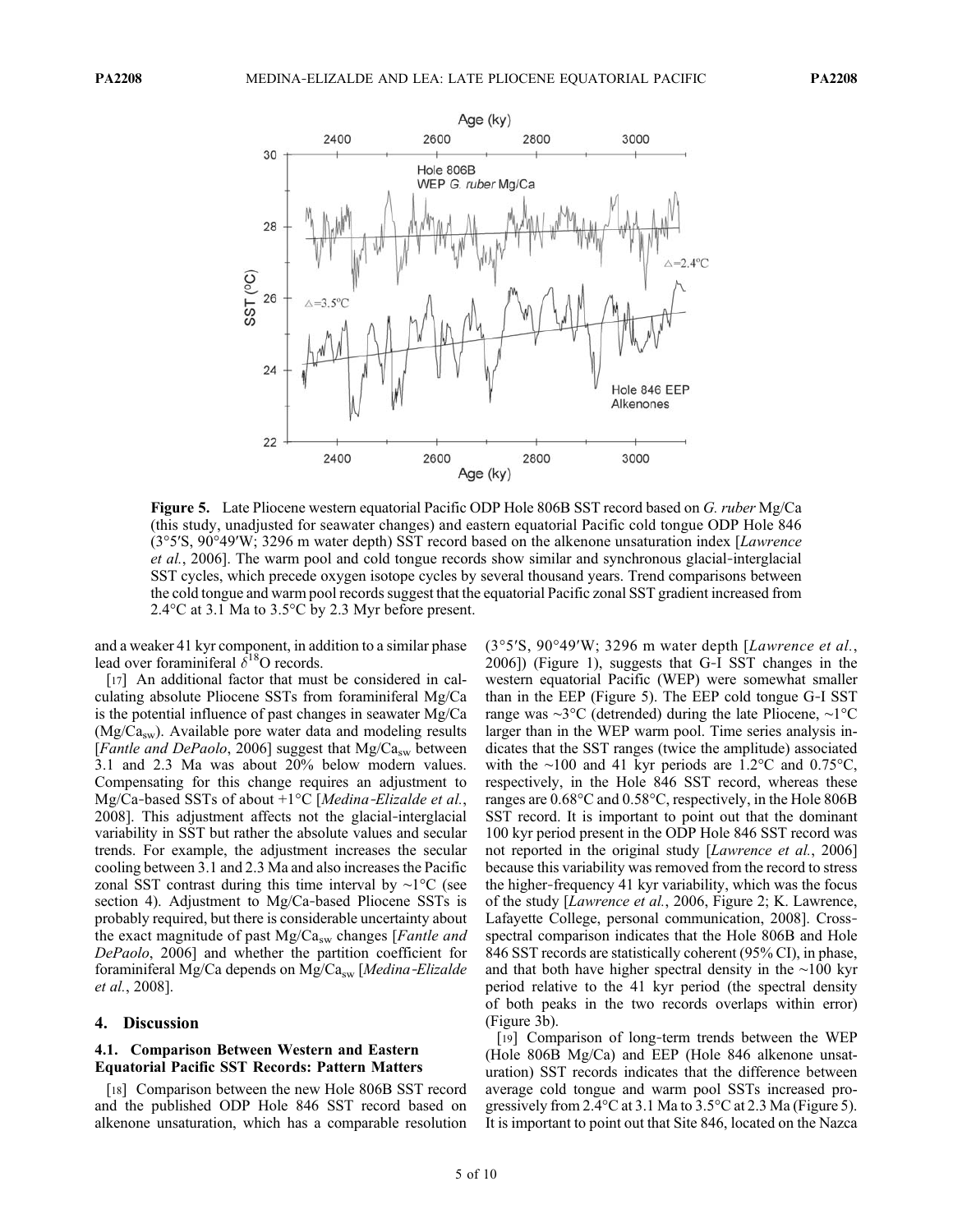

Figure 6. Pleistocene and late Pliocene Hole 806B western equatorial Pacific SST records based on G. ruber Mg/Ca (unadjusted for seawater changes) and eastern equatorial Pacific cold tongue ODP Hole 846 SST records based on the alkenone unsaturation index [Liu and Herbert, 2004; Lawrence et al., 2006]. The late Pliocene warm pool and cold tongue G‐I SST ranges are ∼1°C smaller than during the Pleistocene. The cold tongue G‐I SST range is typically larger than the warm pool region.

Plate, has been near its present latitudinal position for its entire history, and thus, a temperature backtrack correction is likely not required [*Pisias et al.*, 1995]. The enhancement of the equatorial Pacific zonal SST gradient by ∼1°C is almost completely due to the 1.4°C cooling in the eastern equatorial Pacific [*Lawrence et al.*, 2006]. This observation confirms prior observations of an increase in the zonal SST gradient during this time span [*Wara et al.*, 2005] but with some differences. For example, comparison between the more sparsely sampled (∼10–40 kyr) late Pliocene ODP Hole 806B WEP Globigerinoides sacculifer Mg/Ca SST record [Wara et al., 2005] and the ODP Holes 846 and 847 EEP cold tongue SST records, based on the alkenone unsaturation index (Hole 846 [Lawrence et al., 2006]) and G. sacculifer Mg/Ca (Hole 847 [*Wara et al.*, 2005]), respectively, suggests an average late Pliocene equatorial Pacific SST zonal gradient of 2°C (Hole 846) or an absent gradient (∼0.6°C ± 1.5°C) during most of the late Pliocene (Hole 847). The different estimates of the SST gradient relate to resolution, proxy, and/or site differences. Regardless, all of the comparisons support a reduced SST gradient along the equator during the late Pliocene.

[20] The ODP Hole 806B and Hole 846 SST records show that equatorial Pacific SSTs during the late Pliocene followed a similar pattern to that characteristic of the last million years of Pleistocene (i.e., after the mid‐Pleistocene transition at 950 kyr B.P., here denoted post‐MPT). Glacial‐interglacial SST variability in the eastern and western equatorial regions during the late Pliocene and post‐MPT was dominated by two periodicities: a stronger 100 kyr period and a weaker 41 kyr period, with a cold tongue SST range always larger than the warm pool region. One clear difference between the Pliocene and post‐MPT is that the G‐I SST range in both the warm pool and cold tongue was smaller during the late Pliocene than during the post‐MPT (Figure 6).

## 4.2. Can the Thermocline Hypothesis Explain the G‐I Pattern of Tropical Pacific SSTs?

[21] Several studies have proposed that high-latitude annual insolation changes driven by obliquity could potentially control tropical Pacific SSTs by creating an "imbalance" in the oceanic heat budget that would have to be restored by a heat gain/loss from the EEP cold tongue [Philander and Fedorov, 2003; Fedorov et al., 2006]. To maintain a balanced heat budget, an increase in oceanic heat loss in high latitudes during obliquity minima requires an increase in heat gain in low latitudes, which is accomplished by shoaling the tropical thermocline, thus producing cooling of tropical surface waters associated with glacial intervals. Conversely, a decrease in oceanic heat loss in high latitudes during obliquity maxima deepens the tropical thermocline, producing warming of surface waters associated with interglacial intervals [Philander and Fedorov, 2003; Fedorov et al., 2006]. Alternatively, obliquity could also influence tropical Pacific SSTs by modulating meridional pressure gradients and, thus, trade wind intensity and upwelling in the EEP cold tongue [Raymo and Nisancioglu, 2003]. These mechanisms involving vertical adjustments of the EEP thermocline should cause a particular SST pattern across the equatorial Pacific: variability in SST at 41 kyr periods in phase with high-latitude obliquity forcing and a larger SST range in the cold tongue than in the warm pool. The larger cold tongue SST range is expected because the thermocline is much shallower in the EEP than in the warm pool, making cold tongue SSTs more sensitive to vertical adjustments of the thermocline. As an illustration of the different sensitivity of surface water SSTs between the cold tongue and the warm pool to the tilt of the thermocline, today, monthly SST anomalies in the EEP associated with El Niño/La Niña events are out of phase with similar anomalies in the warm pool.

[22] The late Pliocene ODP Hole 806B warm pool and Hole 846 eastern equatorial Pacific SST records do suggest a larger SST range in the cold tongue region than in the warm pool: 0.75°C for the cold tongue and 0.58°C for the warm pool, in agreement with the prediction from the thermocline hypothesis (Figure 5). The small difference between the SST ranges (<0.2°C), however, suggests that another mechanism besides a thermocline shift must be controlling equatorial Pacific SST variability. Furthermore, adjustments of the thermocline driven by obliquity fail to explain the dominant 100 kyr SST cycles in both equatorial Pacific records. It is important to note that the 100 kyr SST range is also larger in the cold tongue  $(1.2^{\circ}C)$  than in the warm pool  $(0.68^{\circ}C)$ , suggesting that the larger cold tongue SST change associated with 41 kyr variability may not necessarily be indicative of a response to changes in the depth of the EEP thermocline [Philander and Fedorov, 2003; Fedorov et al., 2006].

# 4.3. High‐Latitude Control of Tropical G‐I SST Variability?

[23] As pointed out previously [Liu and Herbert, 2004; Medina‐Elizalde and Lea, 2005], direct annual insolation changes at the equator driven by obliquity variations are out of phase with 41 kyr variability in tropical SSTs and also cannot explain the dominant 100 kyr periodicity in late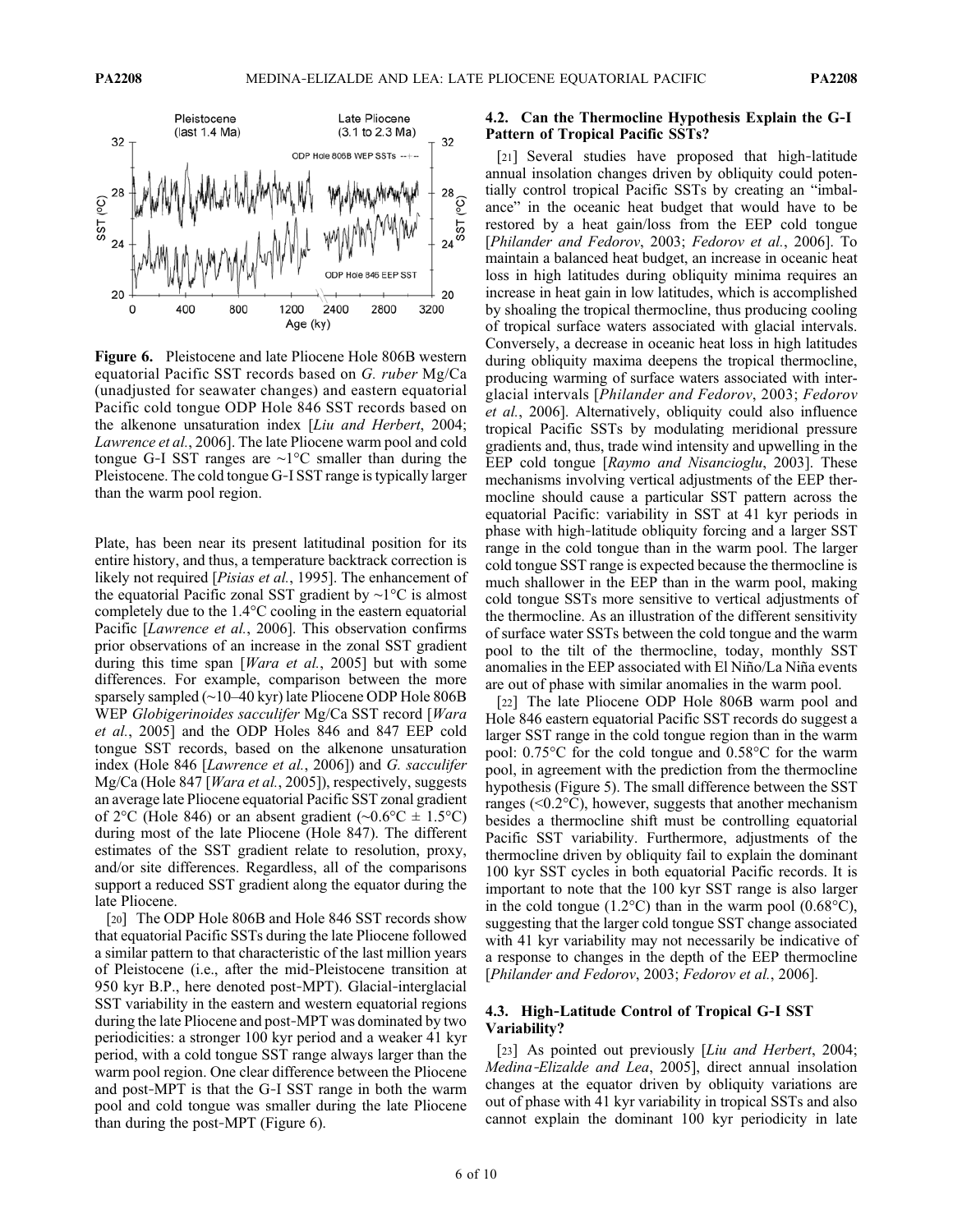Pliocene tropical Pacific SST records. Tropical SST variability also leads foraminiferal  $\delta^{18}$ O cycles (which are predominantly controlled by ice volume and polar temperatures) by several thousand years, arguing against a simple mechanism whereby the high latitudes drive the tropics [Lea et al., 2000; Liu and Herbert, 2004; Medina‐Elizalde and Lea, 2005; Lawrence et al., 2006; this study]. It is important to note, however, that lead‐lag observations based on comparing Mg/Ca‐derived and alkenone‐derived SSTs to benthic foraminiferal  $\delta^{18}O$  may be influenced by significant lags in the mixing of oxygen isotopes into the deep ocean, as suggested by new modeling studies [Wunsch and Heimbach, 2008]. Additional evidence against a high‐latitude control on tropical SST evolution is provided by the lack of sensitivity of tropical Pacific SSTs to the very large Northern Hemisphere ice sheets during the Last Glacial Maximum, as suggested by general circulation models [*Broccoli*, 2000; Broccoli and Manabe, 1987]. Because late Pliocene Northern Hemisphere ice sheets were smaller compared to the Pleistocene, the size and the associated climate forcing potential of Pliocene ice sheets were likely to also have been reduced [*Maslin et al.*, 1998].

## 4.4. Role of Atmospheric Carbon Dioxide

[24] An alternative hypothesis to explain the observed SST variability is that variability in atmospheric carbon dioxide at 100 and 41 kyr periods, and its associated feedbacks, controlled the evolution of equatorial Pacific SSTs during the late Pliocene. This suggestion is primarily based on the observation that the evolutionary patterns of equatorial Pacific SSTs during the late Pliocene and late Pleistocene time intervals are remarkably similar [Lea et al., 2000; Liu and Herbert, 2004; Medina‐Elizalde and Lea, 2005; Lawrence et al., 2006; this study]. A previous study showed that during the post‐MPT, the evolution of equatorial Pacific SSTs, Antarctic air temperatures, and atmospheric  $CO<sub>2</sub>$  was characterized by dominant 100 kyr and weaker 41 kyr cycles, with these changes occurring synchronously, within timescale uncertainties [De Garidel-Thoron et al., 2005; Lea, 2004; Medina‐Elizalde and Lea, 2005].

[25] Recent climate model studies indicate that tropical Pacific SSTs, particularly the EEP cold tongue, are sensitive to the radiative effect of rising atmospheric  $CO<sub>2</sub>$  and its associated feedbacks [Knutson and Manabe, 1998; Vecchi et al., 2008; Vecchi and Soden, 2007]. The stronger SST response of the EEP cold tongue predicted by these models results from a weakening of the Walker cell and therefore weaker EEP upwelling. In the warm pool region, on the other hand, where the thermocline is too deep to be significantly affected by changes in the strength of the Walker cell, SSTs are expected to rise at a slower rate [Knutson and Manabe, 1998; Vecchi et al., 2008; Vecchi and Soden, 2007].

[26] If atmospheric  $CO<sub>2</sub>$  changes during the late Pliocene followed the phase of high‐latitude obliquity, as was the case for atmospheric  $CO<sub>2</sub>$  during the last half million years [Lea, 2004; Shackleton, 2000], the radiative influence of  $CO<sub>2</sub>$  on equatorial SSTs could account for both the phase and the SST lead over benthic  $\delta^{18}$ O. The 100 kyr variability in atmospheric  $CO<sub>2</sub>$ , on the other hand, could have an origin in the Southern Hemisphere around Antarctica, set by the turnover

time for carbonate ions in the ocean with respect to the  $CO<sub>2</sub>$ induced weathering of silicate rocks and the burial of  $CaCO<sub>3</sub>$ on the seafloor [Toggweiler, 2008].

[27] Given the 100 kyr dominance in SST, why is the 100 kyr period not also dominant in late Pliocene foraminiferal  $\delta^{18}$ O records? Assuming that tropical SSTs respond to atmospheric  $CO<sub>2</sub>$  forcing, the smaller late Pliocene WEP warm pool G-I SST range compared to the post-MPT implies a smaller G-I atmospheric  $CO<sub>2</sub>$  range. We hypothesize that high-latitude climate was particularly sensitive to orbital forcing from obliquity variations during the Pliocene and the early Pleistocene [Huybers and Tziperman, 2008], perhaps because G-I variability in  $CO<sub>2</sub>$  was too weak to have had a large effect on ice sheets. This hypothesis would imply that a threshold was reached at the MPT, when G‐I variability in atmospheric  $CO<sub>2</sub>$  was sufficiently large to have exerted a major control on high-latitude climate, perhaps in conjunction with climate feedbacks from the tropics.

## 4.5. Long‐Term Thermal Stability of the Pacific Warm Pool During the Pliocene‐Pleistocene

[28] The long-term evolution of the tropical Pacific can be described as a progressive transition from relatively homogenous SSTs across the equatorial Pacific, reflecting either a perennial El Niño state, referred to as El Padre [Molnar and Cane, 2002; Ravelo et al., 2004; Wara et al., 2005], or more frequent El Niño events [Haywood et al., 2007], to an SST distribution characterized by strong zonal gradients and a prominent EEP cold tongue [Lea et al., 2000; Wara et al., 2005; Lawrence et al., 2006; this study]. This transition occurred over the late Pliocene, mostly in the form of progressive cooling in the cold tongue [Wara et al., 2005; Lawrence et al., 2006; this study]. WEP warm pool SSTs remained relatively stable throughout the last 5 Myr, as previously suggested by Wara et al. [2005] and confirmed by this study. The lack of a secular trend in warm pool SSTs during the late Pliocene is notable because Northern Hemisphere glaciation intensified over this time interval [*Jansen*] and Sjøholm, 1991; Shackleton et al., 1984], suggesting that the climate evolution of the WEP was decoupled from intensification of Northern Hemisphere glaciation. The long– term stability of the warm pool is also at odds with the notion that greenhouse gases, particularly  $CO<sub>2</sub>$  [Haywood et al., 2005; Lunt et al., 2008], and water vapor [Brierley et al., 2009] were responsible for the gradual global cooling of the Pliocene and represents a paradox in light of general circulation model (GCM) results of Pliocene global climate, which appear to require higher greenhouse gas levels to explain Pliocene warmth [Fedorov et al., 2006; Haywood and Valdes, 2004; Haywood et al., 2007].

[29] One hypothesis to explain why warm pool SSTs were not warmer during the early Pliocene calls on specific atmosphere‐ocean interactions that act as a "thermostat," preventing SSTs from rising above a certain limit. Newell [1979] and *Hartmann and Michelsen* [1993] argued that above 30°C–31°C, evaporative cooling would exceed the heat input from radiation, thus limiting any further rise of tropical SSTs. The models in support of this idea, however, lack interactive dynamical transports of heat in the ocean and the atmosphere. Recent studies based on fully coupled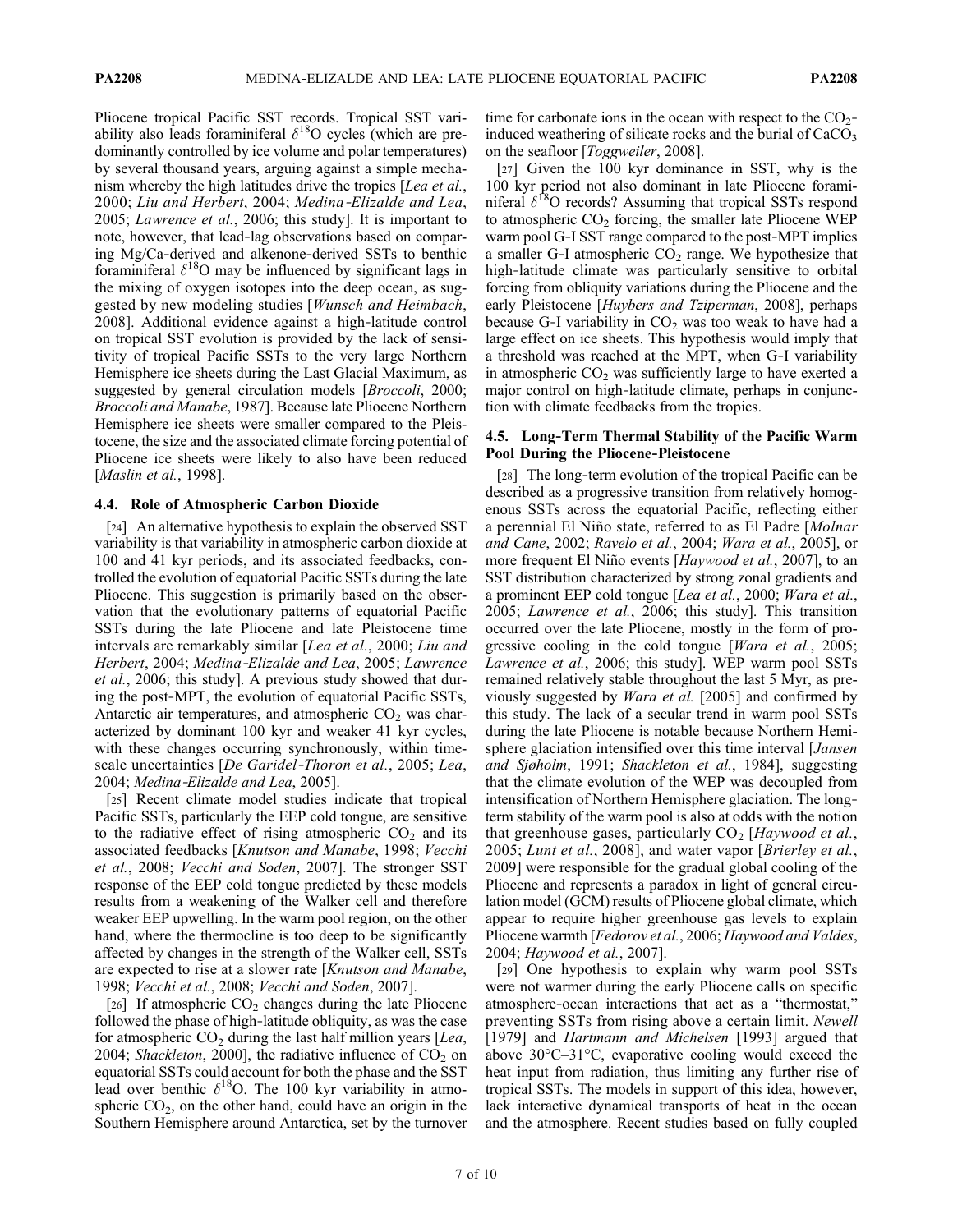

Figure 7. Late Pliocene western equatorial Pacific ODP Hole 806B SST records (this study) based on adjusted and unadjusted foraminiferal Mg/Ca and eastern equatorial Pacific cold tongue ODP Hole 846 SST record based on the alkenone unsaturation index [Lawrence et al., 2006]. The adjusted SST record accounts for past variations in seawater Mg/Ca changes [Medina‐Elizalde et al., 2008]. Over the late Pliocene, the adjusted SST record indicates an ∼1°C long‐term cooling of the warm pool and 1°C warmer absolute SSTs than the unadjusted SST record. Trend comparisons between the cold tongue and warm pool (unadjusted) records are indicated in the plot. Trends between the cold tongue and the warm pool regions, calculated using the warm pool adjusted SST record, suggest that the zonal gradient increased from 3.8°C to 4.2°C during the late Pliocene.

ocean‐atmosphere GCMs suggest, in contrast to the thermostat hypothesis, that warm pool SSTs could indeed rise above 31°C if, for instance, the concentration of atmospheric  $CO<sub>2</sub>$  rose above present levels of 375 ppm [Haywood et al., 2005, 2007; Vecchi et al., 2008]. If the results from these refined models are correct, why were warm pool SSTs not warmer during the early Pliocene warm interval?

[30] One possible answer might lie in a proxy bias that affects warm pool SSTs. The computation of SSTs from foraminiferal Mg/Ca assumes that the seawater Mg/Ca ratio has remained the same over the last 5 Myr [Medina-Elizalde et al., 2008]. Recent studies based on pore water analysis and modeling suggest, however, that the seawater Mg/Ca ratio was ∼20% lower during the late Pliocene [*Fantle and* DePaolo, 2006]. Available warm pool Pliocene SST records are based on the foraminiferal Mg/Ca technique because the alkenone unsaturation index, another SST proxy, saturates at temperatures higher than 27.5°C [Conte et al., 2006; Herbert, 2003]. Adjustment of the Hole 806B Mg/Ca SST record to account for past changes in seawater Mg/Ca suggests that the warm pool was 1°C warmer during the late Pliocene than during the mid‐Holocene, in agreement with recent climate model studies [Haywood et al., 2007] (Figure 7). If this result is correct, it solves the paradox of unchanged Pliocene warm pool SSTs. The adjustment for changing seawater Mg/Ca suggested by *Medina-Elizalde et al.* [2008], however, has

uncertainties and requires additional validation before it can be reliably incorporated into Pliocene proxy records.

## 4.6. Pacific Warm Pool Hydrological Evolution During the Late Pliocene

[31] The ODP Hole 806B  $\delta^{18}$ O water record provides an additional way to evaluate Pliocene climatic trends in the equatorial Pacific (Figure 2c). To be placed in context, the  $\delta^{18}$ O water record has to be compared to the global oxygen isotope trend, which records a 0.5‰/Myr increase over the late Pliocene, thought to reflect the growth of continental ice mass [*Lisiecki and Raymo*, 2005]. That the Hole 806B  $\delta^{18}$ O water record displays no trend over this time interval suggests that western equatorial Pacific waters became more isotopically depleted, which, in turn, implies a long‐term freshening. This freshening, in conjunction with an increased zonal SST gradient, is consistent with a strengthening of Walker circulation over the course of the late Pliocene (Figures 2c and 5) [Ravelo et al., 2004; Wara et al., 2005]. Additional support for this view is provided by the marked rise in EEP productivity documented by the Hole 846 productivity record [*Lawrence et al.*, 2006] because a stronger Walker circulation would enhance EEP upwelling and productivity. Adjustment of SSTs for changes in seawater Mg/Ca also affects the  $\delta^{18}O$ water trend. The adjusted  $\delta^{18}O$  water record, calculated by removing the component in planktonic  $\delta^{18}$ O due to adjusted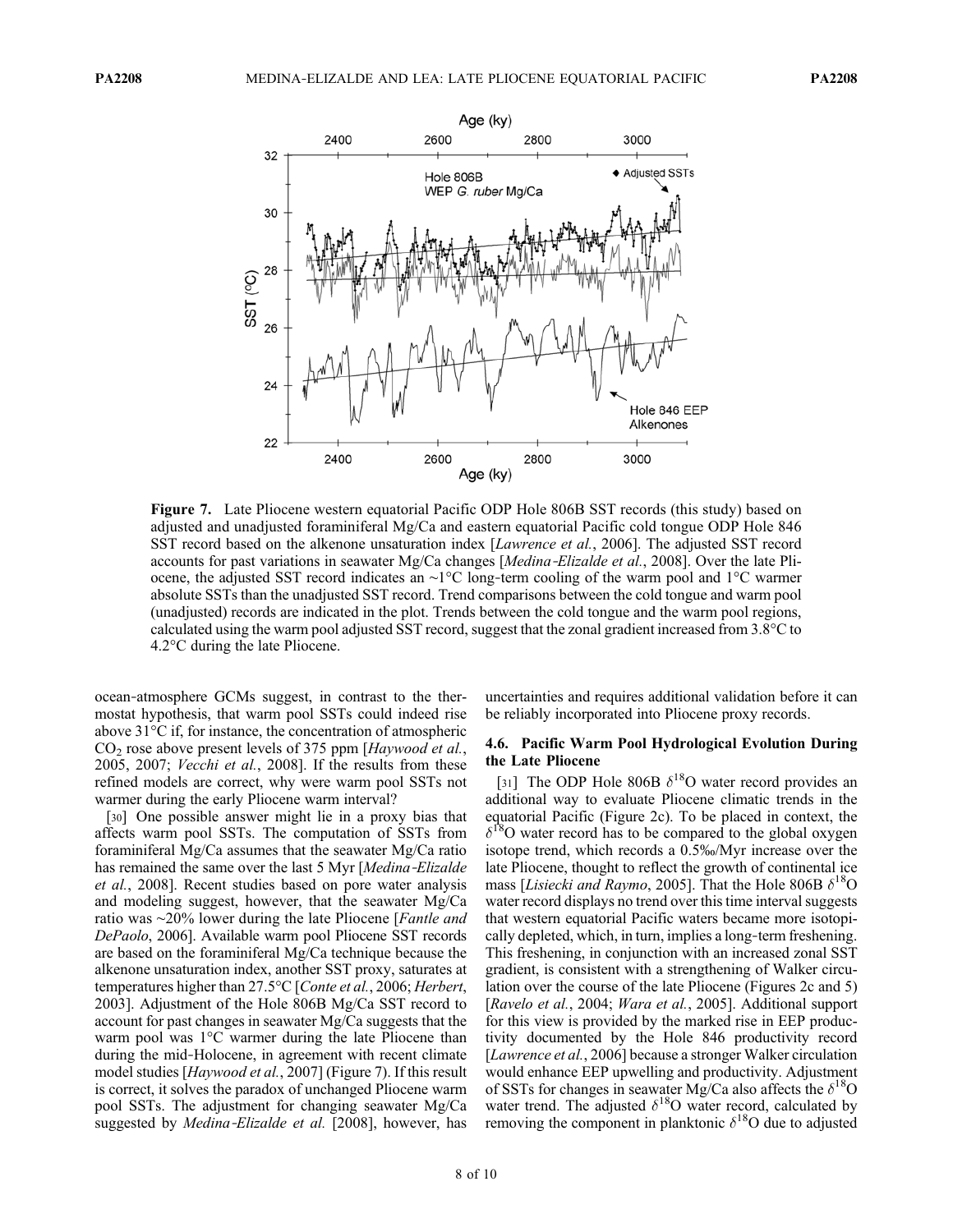SSTs, suggests a decreasing trend of 0.2‰ from 3.1 to 2.3 Ma, which would imply an even stronger progressive freshening of the warm pool during the late Pliocene.

## 5. Conclusions

[32] A late Pliocene (3.1–2.3 Myr B.P.) western equatorial Pacific (WEP) Mg/Ca-based SST record from ODP Hole 806B reveals previously unreported variability in tropical warm pool waters. The glacial-interglacial SST range over the late Pliocene is smaller than during the Pleistocene [Lea et al., 2000], 2°C versus 3°C, and SST cycles are dominated by an ∼100 kyr period and a weaker 41 kyr period that is out of phase with local annual insolation changes driven by obliquity. High‐latitude climate records based on foraminiferal  $\delta^{18}O$ , in contrast, are dominated by variability at 41 ka during the late Pliocene [Lisiecki and Raymo, 2005]. WEP warm pool SST cycles lead benthic  $\delta^{18}$ O cycles by 7.4 ± 3 kyr and  $1.9 \pm 0.9$  kyr at the 100 and 41 kyr periods. Comparison of the ODP Hole 806B SST record to an eastern equatorial Pacific cold tongue record based on alkenone unsaturation ratios [Lawrence et al., 2006] suggests that the equatorial Pacific zonal SST gradient increased from 2.4°C at 3.1 Ma to 3.5 $\degree$ C at 2.3 Ma (estimated errors of  $\pm 1\degree$ C). These estimates of the late Pliocene zonal SST gradient are somewhat larger than in previous studies [Wara et al., 2005]. The ODP Hole 806B  $\delta^{18}$ O water record, computed from simultaneous Mg/Ca SSTs and  $\delta^{18}$ O measurements, indicates a long-term freshening of the warm pool during the late Pliocene. The long-term trends in tropical SSTs and warm pool  $\delta^{18}$ O water are both consistent with a strengthening of the Walker circulation during the late Pliocene. The character of late Pliocene equatorial Pacific temperature evolution suggests that glacial‐interglacial SST cycles were driven at least in part by radiative forcing due to atmospheric  $CO<sub>2</sub>$  variability at 100 and 41 kyr periods. If ODP Hole 806B SSTs are adjusted for past seawater Mg/Ca changes [Medina-Elizalde et al., 2008], they suggest a 1°C cooling between 3.1 and 2.3 Myr B.P., with late Pliocene warm pool SSTs exceeding 30°C. Higher Pliocene warm pool SSTs and a secular cooling during the late Pliocene are both consistent with a progressive decrease in atmospheric  $CO<sub>2</sub>$  over the Pliocene-Pleistocene, as suggested by models that attempt to simulate Pliocene warmth.

[33] Acknowledgments. This work was supported by U.S. NSF OCE502609. Additional support was provided by CONACYT‐UCMEXUS. We thank G. Paradis for laboratory work at UCSB and P. Huybers for providing the code for the evolutionary spectral analysis. Reviews and comments by the Editor, G. Dickens, and an anonymous reviewer improved the manuscript.

## References

- Barreiro, M., et al. (2006), Simulations of warm tropical conditions with application to middle Pliocene atmospheres, Clim. Dyn., 26, 349– 365, doi:10.1007/s00382-005-0086-4.
- Bemis, B. E., H. J. Spero, J. Bijma, and D. W. Lea (1998), Reevaluation of the oxygen isotopic composition of planktonic foraminifera: Experimental results and revised paleotemperature equations, Paleoceanography, 13, 150–160, doi:10.1029/98PA00070.
- Berger, A., et al. (1999), Modeling Northern Hemisphere ice volume over the last 3 Ma, Quat. Sci. Rev., 18, 1–11, doi:10.1016/S0277- 3791(98)00033-X.
- Berger, W. H., T. Bickert, H. Schmidt, and G. Wefer (1993), Quaternary oxygen isotope record of pelagic foraminifers: Site 806, Ontong Java Plateau, Proc. Ocean Drill. Program Sci. Results, 130, 381–395.
- Brierley, C. M., et al. (2009), Greatly expanded tropical warm pool and weakened Hadley circulation in the early Pliocene, Science, 323, 1714–1718, doi:10.1126/science.1167625.
- Broccoli, A. J. (2000), Tropical cooling at the Last Glacial Maximum: An atmosphere–mixed layer ocean model simulation, J. Clim., 13 951–976, doi:10.1175/1520-0442(2000) 013<0951:TCATLG>2.0.CO;2.
- Broccoli, A. J., and S. Manabe (1987), The influence of continental ice, atmospheric  $CO<sub>2</sub>$ , and land albedo on the climate of the Last Glacial Maximum, Clim. Dyn., 1, 87–89, doi:10.1007/ BF01054478.
- Clement, B. M., et al. (1996), An ocean dynamical thermostat,  $J$ ,  $Clim$ ,  $9$ ,  $2190-2196$ , doi:10.1175/1520-0442(1996)009<2190: AODT>2.0.CO;2.
- Conte, M. H., M.‐A. Sicre, C. Rühlemann, J. C. Weber, S. Schulte, D. Schulz‐Bull, and T. Blanz (2006), Global temperature calibration of the alkenone unsaturation index  $(U^{K'}_{37})$  in surface waters and comparison with surface

sediments, Geochem. Geophys. Geosyst., 7. Q02005, doi:10.1029/2005GC001054.

- De Garidel‐Thoron, T., et al. (2005), Stable sea surface temperatures in the western Pacific warm pool over the past 1.75 million years, Nature, 433, 294-298, doi:10.1038/ nature03189.
- Dekens, P. S., A. C. Ravelo, and M. D. McCarthy (2007), Warm upwelling regions in the Pliocene warm period, Paleoceanogra $phy, 22, PA3211, 4001:10.1029/$ 2006PA001394.
- Fantle, M. S., and D. J. DePaolo (2006), Sr isotopes and pore fluid chemistry in carbonate sediment of the Ontong Java Plateau: Calcite recrystallization rates and evidence for a rapid rise in seawater Mg over the last 10 million years, Geochim. Cosmochim. Acta, 70, 3883– 3904, doi:10.1016/j.gca.2006.06.009.
- Farrell, J. W., and W. L. Prell (1991), Pacific CaCO<sup>3</sup> preservation and  $\delta^{18}$ O since 4 Ma: Paleoceanic and paleoclimatic implications, Paleoceanography, 6, 485–498, doi:10.1029/ 91PA00877.
- Fedorov, A. V., et al. (2006), The Pliocene paradox (mechanisms for a permanent El Niño), Science, 312, 1485–1489, doi:10.1126/ science.1122666.
- Groeneveld, J., et al. (2006), Pliocene mixed‐ layer oceanography for Site 1241, using combined Mg/Ca and  $\delta^{18}$ O analyses of Globigerinoides sacculifer, Proc. Ocean Drill. Program Sci. Results, 202, 1–27, doi:10.2973/odp.proc. sr.202.209.2006.
- Hartmann, D. L., and M. L. Michelsen (1993), Large‐scale effects on the regulation of tropical sea surface temperature, J. Clim., 6, 2049–2062, doi:10.1175/1520-0442(1993) 006<2049:LSEOTR>2.0.CO;2.
- Haywood, A. M., and P. J. Valdes (2004), Modeling Pliocene warmth: Contribution of atmosphere, oceans and cryosphere, Earth Planet.

Sci. Lett., 218, 363–377, doi:10.1016/S0012- 821X(03)00685-X.

- Haywood, A. M., P. Dekens, A. C. Ravelo, and M. Williams (2005), Warmer tropics during the mid‐Pliocene?: Evidence from alkenone paleothermometry and a fully coupled oceanatmosphere GCM, Geochem. Geophys. Geosyst., 6, Q03010, doi:10.1029/2004GC000799.
- Haywood, A. M., P. J. Valdes, and V. L. Peck (2007), A permanent El Niño–like state during the Pliocene?, Paleoceanography, 22, PA1213, doi:10.1029/2006PA001323.
- Herbert, T. D. (2003), Alkenone paleotemperature determinations, in Treatise on Geochemistry, vol. 6, edited by H. D. Holland and K. K. Turekian, pp. 391–432, Elsevier, Amsterdam.
- Howell, P., et al. (2006), Arand time series analysis software, Brown Univ., Providence, R. I.
- Huybers, P., and E. Tziperman (2008), Integrated summer insolation forcing and 40,000‐year glacial cycles: The perspective from an ice-sheet/energy-balance model, Paleoceanography, 23, PA1208, doi:10.1029/ 2007PA001463.
- Jansen, E., and J. Sjøholm (1991), Reconstruction of glaciation over the past 6 Myr from ice‐borne deposits in the Norwegian Sea, Nature, 349, 600–603, doi:10.1038/349600a0.
- Jansen, E., U. Bleil, R. Henrich, L. Kringstad, and B. Slettemark (1988), Paleoenvironmental changes in the Norwegian Sea and the northeast Atlantic during the last 2.8 m.y.: Deep Sea Drilling Project/Ocean Drilling Program sites 610, 642, 643, and 644, Paleoceanography, 3, 563–581, doi:10.1029/PA003i005p00563.
- Karas, C., et al. (2009), Mid‐Pliocene climate change amplified by a switch in Indonesian subsurface throughflow, Nat. Geosci., 2, 434–438, doi:10.1038/ngeo520.
- Knutson, T. R., and S. Manabe (1998), Model assessment of decadal variability and trends in the tropical Pacific Ocean, J. Clim., 11,